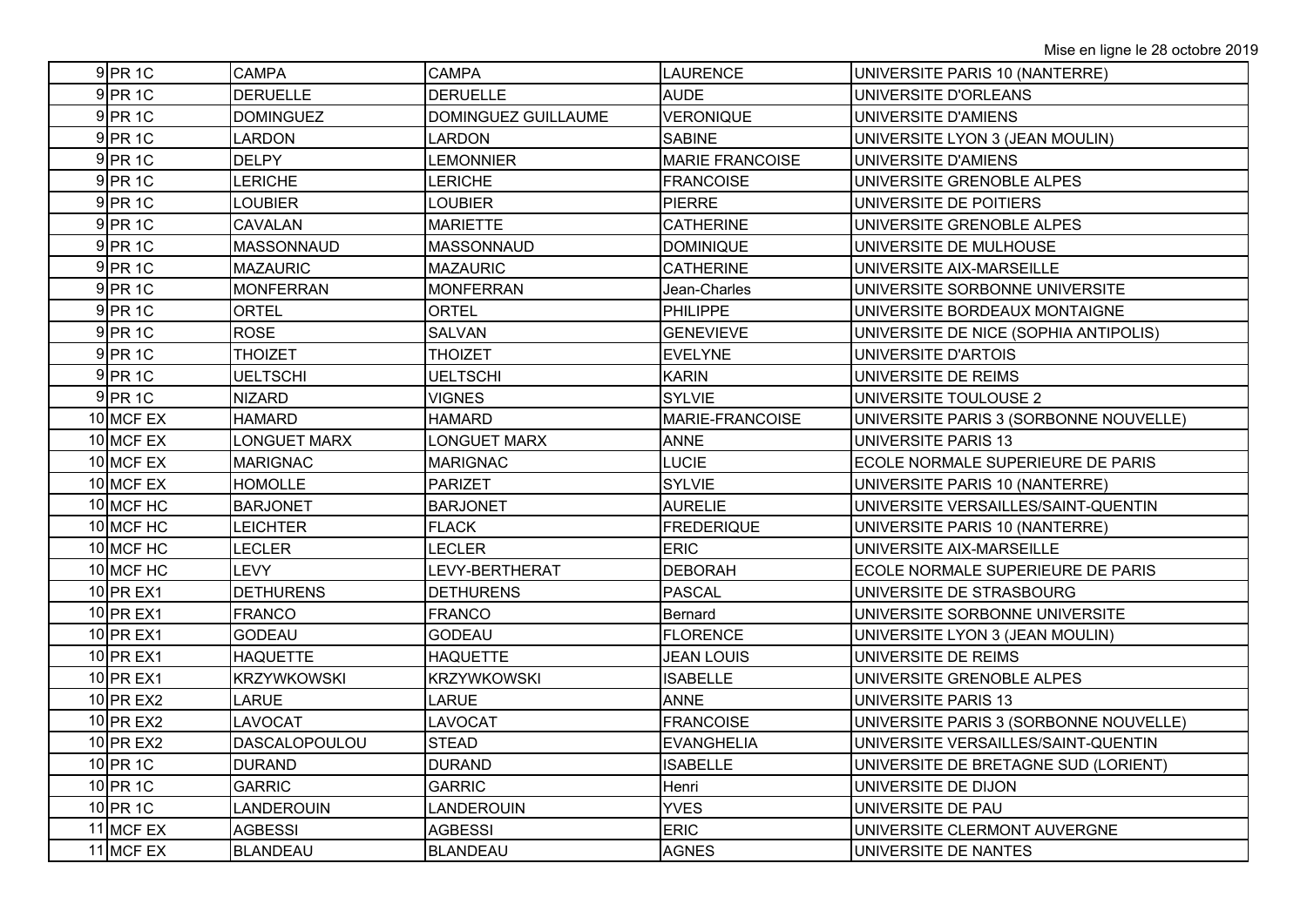| 11 MCF EX | <b>BOOF</b>           | <b>BOOF-VERMESSE</b>   | <b>ISABELLE</b>  | UNIVERSITE DE LILLE                    |
|-----------|-----------------------|------------------------|------------------|----------------------------------------|
| 11 MCF EX | CARNET                | CARNET                 | <b>DIDIER</b>    | UNIVERSITE DE DIJON                    |
| 11 MCF EX | <b>CHABERT</b>        | <b>CHABERT</b>         | <b>EVELYNE</b>   | UNIVERSITE GRENOBLE ALPES              |
| 11 MCF EX | COSTE                 | COSTE                  | JACQUES-HENRI    | UNIVERSITE PARIS 3 (SORBONNE NOUVELLE) |
| 11 MCF EX | <b>CROS</b>           | <b>CROS</b>            | <b>LAURENCE</b>  | UNIVERSITE PARIS 7 (DENIS DIDEROT)     |
| 11 MCF EX | <b>DE GIORGI</b>      | <b>DE GIORGI</b>       | <b>BERNARD</b>   | UNIVERSITE AIX-MARSEILLE               |
| 11 MCF EX | <b>DECAUX</b>         | <b>DECAUX</b>          | <b>SYLVIE</b>    | UNIVERSITE PARIS 5 (RENE DESCARTES)    |
| 11 MCF EX | <b>DOREL</b>          | <b>DOREL</b>           | FREDERIC-OLIVIE  | ECOLE CENTRALE DE NANTES               |
| 11 MCF EX | <b>EL KALADI</b>      | <b>EL KALADI</b>       | AHMED            | UNIVERSITE D'ARTOIS                    |
| 11 MCF EX | <b>CHORIER</b>        | <b>FRYD</b>            | <b>BENEDICTE</b> | UNIVERSITE DE POITIERS                 |
| 11 MCF EX | GABILAN               | <b>GABILAN</b>         | Jean-Pierre      | UNIVERSITE DE SAVOIE MONT-BLANC        |
| 11 MCF EX | <b>GAVILLON</b>       | <b>GAVILLON</b>        | <b>FRANCOIS</b>  | UNIV. DE BRETAGNE OCCIDENTALE (BREST)  |
| 11 MCF EX | <b>GENIN</b>          | <b>GENIN</b>           | <b>ISABELLE</b>  | UNIVERSITE PARIS 3 (SORBONNE NOUVELLE) |
| 11 MCF EX | <b>GRAHAM</b>         | <b>GRAHAM</b>          | <b>LESLEY</b>    | UNIVERSITE DE BORDEAUX                 |
| 11 MCF EX | <b>HIGGS</b>          | <b>HIGGS</b>           | <b>LYNDON</b>    | UNIVERSITE DE STRASBOURG               |
| 11 MCF EX | <b>IMBERT</b>         | <b>IMBERT</b>          | <b>MICHEL</b>    | UNIVERSITE PARIS 7 (DENIS DIDEROT)     |
| 11 MCF EX | <b>LACHAZETTE</b>     | <b>LACHAZETTE</b>      | <b>XAVIER</b>    | UNIVERSITE DU MANS                     |
| 11 MCF EX | LEBLOND               | <b>LEBLOND</b>         | <b>CHRISTIAN</b> | UNIVERSITE GRENOBLE ALPES              |
| 11 MCF EX | <b>LECOMTE</b>        | <b>LECOMTE</b>         | JEAN-MARIE       | UNIVERSITE DE LORRAINE                 |
| 11 MCF EX | <b>MAJOLA</b>         | MAJOLA-LEBLOND         | Claire           | UNIVERSITE LYON 3 (JEAN MOULIN)        |
| 11 MCF EX | <b>MAZODIER</b>       | <b>MAZODIER</b>        | <b>CATHERINE</b> | UNIVERSITE PARIS 7 (DENIS DIDEROT)     |
| 11 MCF EX | <b>MELIS</b>          | <b>MELIS</b>           | <b>GERARD</b>    | UNIVERSITE PARIS 7 (DENIS DIDEROT)     |
| 11 MCF EX | <b>MISRAHI</b>        | MISRAHI-BARAK          | <b>JUDITH</b>    | UNIVERSITE MONTPELLIER 3 (PAUL VALERY) |
| 11 MCF EX | COX                   | <b>RICARD</b>          | <b>VIRGINIA</b>  | UNIVERSITE BORDEAUX MONTAIGNE          |
| 11 MCF EX | <b>RICHARD</b>        | <b>RICHARD</b>         | <b>JOEL</b>      | UNIVERSITE BORDEAUX MONTAIGNE          |
| 11 MCF EX | <b>ROBLIN</b>         | <b>ROBLIN</b>          | Isabelle         | UNIVERSITE DU LITTORAL                 |
| 11 MCF EX | <b>ROUDAUT</b>        | <b>ROUDAUT</b>         | <b>EMMANUEL</b>  | E.P DE LILLE                           |
| 11 MCF EX | <b>TORTI ALCAYAGA</b> | TORTI ALCAYAGA         | <b>AGATHE</b>    | UNIVERSITE PARIS 13                    |
| 11 MCF EX | <b>TREVIAN</b>        | <b>TREVIAN</b>         | <b>IVES</b>      | UNIVERSITE PARIS 7 (DENIS DIDEROT)     |
| 11 MCF HC | <b>BALL</b>           | <b>BALL-PETSIMERIS</b> | <b>SUSAN</b>     | <b>UNIVERSITE PARIS 8</b>              |
| 11 MCF HC | <b>BARRETT</b>        | <b>BARRETT</b>         | <b>SUSAN</b>     | UNIVERSITE BORDEAUX MONTAIGNE          |
| 11 MCF HC | <b>CORDON</b>         | <b>BLIN-CORDON</b>     | <b>PEGGY</b>     | UNIVERSITE DE CERGY-PONTOISE           |
| 11 MCF HC | <b>BRASME</b>         | <b>BRASME</b>          | <b>ISABELLE</b>  | UNIVERSITE DE NIMES                    |
| 11 MCF HC | <b>COLLOMB</b>        | <b>COLLOMB</b>         | JEAN-DANIEL      | UNIVERSITE LYON 3 (JEAN MOULIN)        |
| 11 MCF HC | <b>DRUGEON</b>        | <b>DRUGEON</b>         | <b>MARIANNE</b>  | UNIVERSITE MONTPELLIER 3 (PAUL VALERY) |
| 11 MCF HC | <b>NAYT</b>           | <b>DUBOIS-NAYT</b>     | <b>ARMELLE</b>   | UNIVERSITE VERSAILLES/SAINT-QUENTIN    |
| 11 MCF HC | <b>DUPONT</b>         | <b>DUPONT</b>          | <b>JOCELYN</b>   | UNIVERSITE DE PERPIGNAN (VIA DOMITIA)  |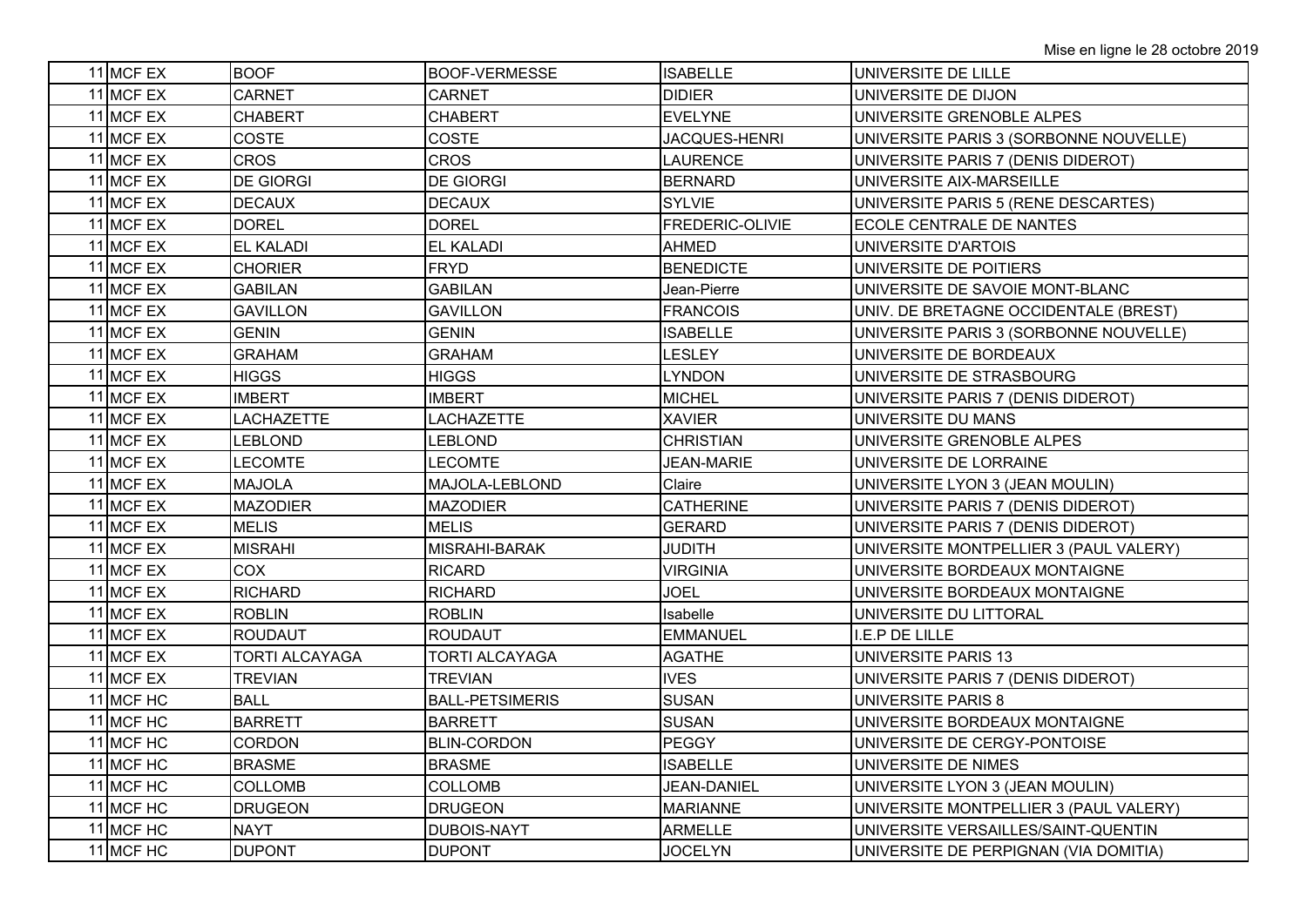| 11 MCF HC | FERRAGNE                 | FERRAGNE                 | <b>EMMANUEL</b>   | UNIVERSITE PARIS 7 (DENIS DIDEROT)      |
|-----------|--------------------------|--------------------------|-------------------|-----------------------------------------|
| 11 MCF HC | <b>FREISS</b>            | <b>FREISS</b>            | Michel            | UNIVERSITE DES ANTILLES                 |
| 11 MCF HC | <b>GLAIN</b>             | <b>GLAIN</b>             | <b>OLIVIER</b>    | UNIVERSITE DE SAINT-ETIENNE             |
| 11 MCF HC | <b>GROUTEL</b>           | <b>GROUTEL</b>           | <b>ANNE</b>       | UNIVERSITE PARIS 1 (PANTHEON-SORBONNE)  |
| 11 MCF HC | <b>DRESSEN</b>           | <b>HAMMOUDA</b>          | <b>DACIA</b>      | UNIVERSITE CLERMONT AUVERGNE            |
| 11 MCF HC | <b>HENNETON</b>          | <b>HENNETON</b>          | <b>LAURIC</b>     | UNIVERSITE VERSAILLES/SAINT-QUENTIN     |
| 11 MCF HC | <b>HINDLEY</b>           | <b>HINDLEY</b>           | Philip            | UNIVERSITE PARIS 1 (PANTHEON-SORBONNE)  |
| 11 MCF HC | <b>JOSEPH</b>            | JOSEPH-VILAIN            | <b>MELANIE</b>    | UNIVERSITE DE DIJON                     |
| 11 MCF HC | LEBOLD                   | <b>LEBOLD</b>            | <b>CHRISTOPHE</b> | UNIVERSITE DE STRASBOURG                |
| 11 MCF HC | LECLERCQ                 | LECLERCQ                 | <b>PASCALE</b>    | UNIVERSITE MONTPELLIER 3 (PAUL VALERY)  |
| 11 MCF HC | <b>LEWIS</b>             | <b>LEWIS</b>             | <b>DIANA</b>      | UNIVERSITE AIX-MARSEILLE                |
| 11 MCF HC | <b>MOUNIE</b>            | MAECHLING-MOUNIE         | MARIE-PIERRE      | UNIVERSITE DE STRASBOURG                |
| 11 MCF HC | <b>PAUTHIER</b>          | <b>MOGHADDASSI</b>       | <b>FANNY</b>      | UNIVERSITE DE STRASBOURG                |
| 11 MCF HC | MOISY                    | <b>MOISY</b>             | <b>AMELIE</b>     | UNIVERSITE PARIS EST CRETEIL (PARIS 12) |
| 11 MCF HC | <b>MORERE</b>            | <b>MORERE</b>            | <b>JULIE</b>      | UNIVERSITE DE NANTES                    |
| 11 MCF HC | <b>MORISSON</b>          | <b>MORISSON</b>          | <b>VALERIE</b>    | UNIVERSITE DE DIJON                     |
| 11 MCF HC | LANIEL                   | <b>MUSITELLI</b>         | <b>SOPHIE</b>     | UNIVERSITE DE LILLE                     |
| 11 MCF HC | <b>NAPOLI</b>            | <b>NAPOLI</b>            | <b>JOCELYNE</b>   | UNIVERSITE TOULOUSE 3                   |
| 11 MCF HC | <b>PESSOA</b>            | OMMUNDSEN PESSOA         | <b>LUDMILA</b>    | UNIVERSITE DU HAVRE                     |
| 11 MCF HC | <b>PAOLI</b>             | <b>PAOLI</b>             | <b>MARIE LISE</b> | UNIVERSITE BORDEAUX MONTAIGNE           |
| 11 MCF HC | <b>PARROTT</b>           | <b>PARROTT</b>           | LILLIAN           | <b>UNIVERSITE PARIS 8</b>               |
| 11 MCF HC | <b>PENNEC</b>            | <b>PENNEC</b>            | <b>BLANDINE</b>   | UNIVERSITE TOULOUSE 2                   |
| 11 MCF HC | PIC.                     | <b>PIC</b>               | <b>ELSA</b>       | UNIVERSITE PARIS 3 (SORBONNE NOUVELLE)  |
| 11 MCF HC | LAUVRAY                  | POPINEAU                 | <b>JOELLE</b>     | UNIVERSITE DE TOURS                     |
| 11 MCF HC | <b>PRICE</b>             | <b>PRICE</b>             | <b>JEREMY</b>     | UNIVERSITE DE POITIERS                  |
| 11 MCF HC | <b>PUZZO</b>             | <b>PUZZO</b>             | <b>CATHERINE</b>  | UNIVERSITE TOULOUSE 2                   |
| 11 MCF HC | <b>RAVEZ</b>             | <b>RAVEZ</b>             | <b>STEPHANIE</b>  | UNIVERSITE BORDEAUX MONTAIGNE           |
| 11 MCF HC | <b>REUNGOAT</b>          | <b>REUNGOAT</b>          | <b>SABINE</b>     | UNIVERSITE PARIS EST CRETEIL (PARIS 12) |
| 11 MCF HC | <b>RIVIERE</b>           | <b>RIVIERE DE FRANCO</b> | <b>KARINE</b>     | UNIVERSITE D'ORLEANS                    |
| 11 MCF HC | <b>ROGEZ</b>             | <b>ROGEZ</b>             | <b>MATHILDE</b>   | UNIVERSITE TOULOUSE 2                   |
| 11 MCF HC | <b>ROUBY</b>             | <b>ROUBY</b>             | <b>BERTRAND</b>   | UNIVERSITE DE LIMOGES                   |
| 11 MCF HC | <b>SABATIER</b>          | <b>SABATIER</b>          | Armelle           | UNIVERSITE PARIS 2 (PANTHEON-ASSAS)     |
| 11 MCF HC | <b>SHERRATT</b>          | <b>SHERRATT</b>          | <b>ROBERT</b>     | UNIVERSITE LYON 3 (JEAN MOULIN)         |
| 11 MCF HC | <b>DILYS</b>             | <b>SLABY</b>             | <b>ALEXANDRA</b>  | UNIVERSITE DE CAEN                      |
| 11 MCF HC | <b>SMYTH</b>             | <b>SMYTH</b>             | <b>ORLA</b>       | UNIVERSITE DU HAVRE                     |
| 11 MCF HC | <b>KARFOUNKEL KARSKY</b> | <b>Tchinaev Karsky</b>   | MARIE-NADIA       | <b>UNIVERSITE PARIS 8</b>               |
| 11 MCF HC | <b>TRANMER</b>           | <b>TRANMER</b>           | JÉRÉMY            | UNIVERSITE DE LORRAINE                  |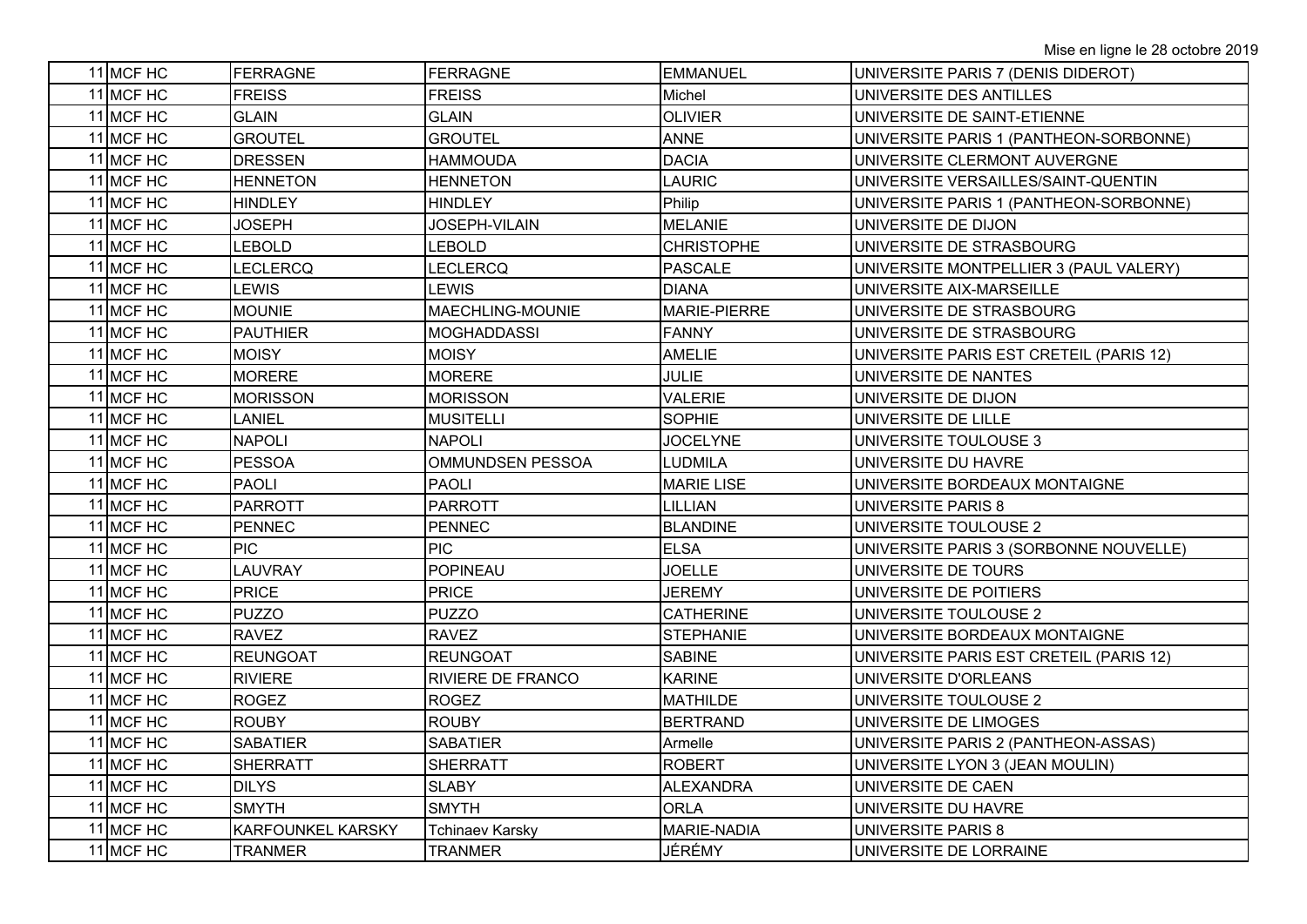| 11 MCF HC | TREDY                                   | <b>TREDY</b>            | <b>DENNIS</b>      | UNIVERSITE PARIS 3 (SORBONNE NOUVELLE) |
|-----------|-----------------------------------------|-------------------------|--------------------|----------------------------------------|
| 11 MCF HC | <b>VASSET</b>                           | <b>VASSET</b>           | <b>SOPHIE</b>      | UNIVERSITE PARIS 7 (DENIS DIDEROT)     |
| 11 MCF HC | <b>WROBEL</b>                           | <b>WROBEL</b>           | Claire             | UNIVERSITE PARIS 2 (PANTHEON-ASSAS)    |
| 11 PR EX1 | <b>ANTOINE</b>                          | <b>ANTOINE</b>          | <b>FABRICE</b>     | UNIVERSITE DE LILLE                    |
| 11 PR EX1 | <b>AVRIL</b>                            | <b>AVRIL</b>            | <b>EMMANUELLE</b>  | UNIVERSITE PARIS 3 (SORBONNE NOUVELLE) |
| 11 PR EX1 | <b>BEGHAIN</b>                          | <b>BEGHAIN</b>          | <b>VERONIQUE</b>   | UNIVERSITE BORDEAUX MONTAIGNE          |
| 11 PR EX1 | <b>BEN BARKA</b>                        | <b>BEN BARKA</b>        | <b>MOKHTAR</b>     | UNIVERSITE DE VALENCIENNES (UPHF)      |
| 11 PR EX1 | <b>BENAYOUN</b>                         | <b>BENAYOUN</b>         | <b>JEAN-MICHEL</b> | UNIVERSITE PARIS 7 (DENIS DIDEROT)     |
| 11 PR EX1 | BONAFOUS-MURAT                          | <b>BONAFOUS-MURAT</b>   | CARLE              | UNIVERSITE PARIS 3 (SORBONNE NOUVELLE) |
| 11 PR EX1 | <b>AROCA</b>                            | <b>COCHOY</b>           | <b>NATHALIE</b>    | UNIVERSITE TOULOUSE 2                  |
| 11 PR EX1 | DE MATTIA-AVENA                         | <b>DE MATTIA-VIVIES</b> | <b>MONIQUE</b>     | UNIVERSITE AIX-MARSEILLE               |
| 11 PR EX1 | <b>DELESSE</b>                          | <b>DELESSE</b>          | <b>CATHERINE</b>   | UNIVERSITE DE LORRAINE                 |
| 11 PR EX1 | <b>DUPLAY</b>                           | <b>DUPLAY</b>           | <b>MATHIEU</b>     | UNIVERSITE PARIS 7 (DENIS DIDEROT)     |
| 11 PR EX1 | <b>FOURNIER</b>                         | <b>FOURNIER</b>         | JEAN-MARIE         | UNIVERSITE PARIS 7 (DENIS DIDEROT)     |
| 11 PR EX1 | <b>JAMET</b>                            | <b>JAMET</b>            | <b>DENIS</b>       | UNIVERSITE LYON 3 (JEAN MOULIN)        |
| 11 PR EX1 | <b>MICHELOT</b>                         | <b>MICHELOT</b>         | <b>VINCENT</b>     | I.E.P DE LYON                          |
| 11 PR EX1 | <b>NIAYESH</b>                          | <b>NIAYESH</b>          | <b>LADAN</b>       | UNIVERSITE PARIS 7 (DENIS DIDEROT)     |
| 11 PR EX1 | <b>PAUME</b>                            | <b>OMHOVERE</b>         | <b>CLAIRE</b>      | UNIVERSITE MONTPELLIER 3 (PAUL VALERY) |
| 11 PR EX1 | <b>DUNAN</b>                            | PAGE                    | <b>ANNE</b>        | UNIVERSITE AIX-MARSEILLE               |
| 11 PR EX1 | <b>PAQUET</b>                           | PAQUET-DEYRIS           | <b>ANNE-MARIE</b>  | UNIVERSITE PARIS 10 (NANTERRE)         |
| 11 PR EX1 | <b>SUKIC</b>                            | <b>SUKIC</b>            | <b>CHRISTINE</b>   | UNIVERSITE DE REIMS                    |
| 11 PR EX1 | <b>VAGNOUX</b>                          | <b>VAGNOUX</b>          | <b>ISABELLE</b>    | UNIVERSITE AIX-MARSEILLE               |
| 11 PR EX2 | <b>FOGLAR</b>                           | <b>BERTHIER FOGLAR</b>  | <b>SUSANNE</b>     | UNIVERSITE GRENOBLE ALPES              |
| 11 PR EX2 | CAZE                                    | <b>CAZE</b>             | <b>ANTOINE</b>     | UNIVERSITE PARIS 7 (DENIS DIDEROT)     |
| 11 PR EX2 | <b>COTTEGNIES</b>                       | <b>COTTEGNIES</b>       | Line               | UNIVERSITE SORBONNE UNIVERSITE         |
| 11 PR EX2 | <b>DEGOTT</b>                           | <b>DEGOTT</b>           | <b>PIERRE</b>      | UNIVERSITE DE LORRAINE                 |
| 11 PR EX2 | <b>DEPRAETERE</b>                       | <b>DEPRAETERE</b>       | <b>ILSE</b>        | UNIVERSITE DE LILLE                    |
| 11 PR EX2 | <b>LESAINT</b>                          | <b>DICKASON</b>         | <b>RENEE</b>       | UNIVERSITE RENNES 2                    |
| 11 PR EX2 | <b>FINDING</b>                          | <b>FINDING</b>          | <b>SUSAN</b>       | UNIVERSITE DE POITIERS                 |
| 11 PR EX2 | <b>KUBLER</b>                           | <b>KUBLER</b>           | <b>NATALIE</b>     | UNIVERSITE PARIS 7 (DENIS DIDEROT)     |
| 11 PR EX2 | <b>LETISSIER</b>                        | <b>LETISSIER</b>        | <b>GEORGES</b>     | UNIVERSITE DE NANTES                   |
| 11 PR EX2 | <b>MANIEZ</b>                           | <b>MANIEZ</b>           | <b>FRANCOIS</b>    | UNIVERSITE LYON 2 (LUMIERE)            |
| 11 PR EX2 | <b>THORNTON</b>                         | <b>THORNTON</b>         | <b>SARA</b>        | UNIVERSITE PARIS 7 (DENIS DIDEROT)     |
| 11 PR 1C  | CAMP                                    | <b>CAMP</b>             | <b>EDWIGE</b>      | UNIVERSITE DE VALENCIENNES (UPHF)      |
| 11 PR 1C  | <b>CHIARI LASSERRE</b>                  | <b>CHIARI LASSERRE</b>  | <b>SOPHIE</b>      | UNIVERSITE CLERMONT AUVERGNE           |
| 11 PR 1C  | <b>VERGNIOLLE DE CHANTAL DE CHANTAL</b> |                         | <b>FRANCOIS</b>    | UNIVERSITE PARIS 7 (DENIS DIDEROT)     |
| 11 PR 1C  | <b>FEE</b>                              | <b>FEE</b>              | <b>DAVID</b>       | UNIVERSITE PARIS 3 (SORBONNE NOUVELLE) |